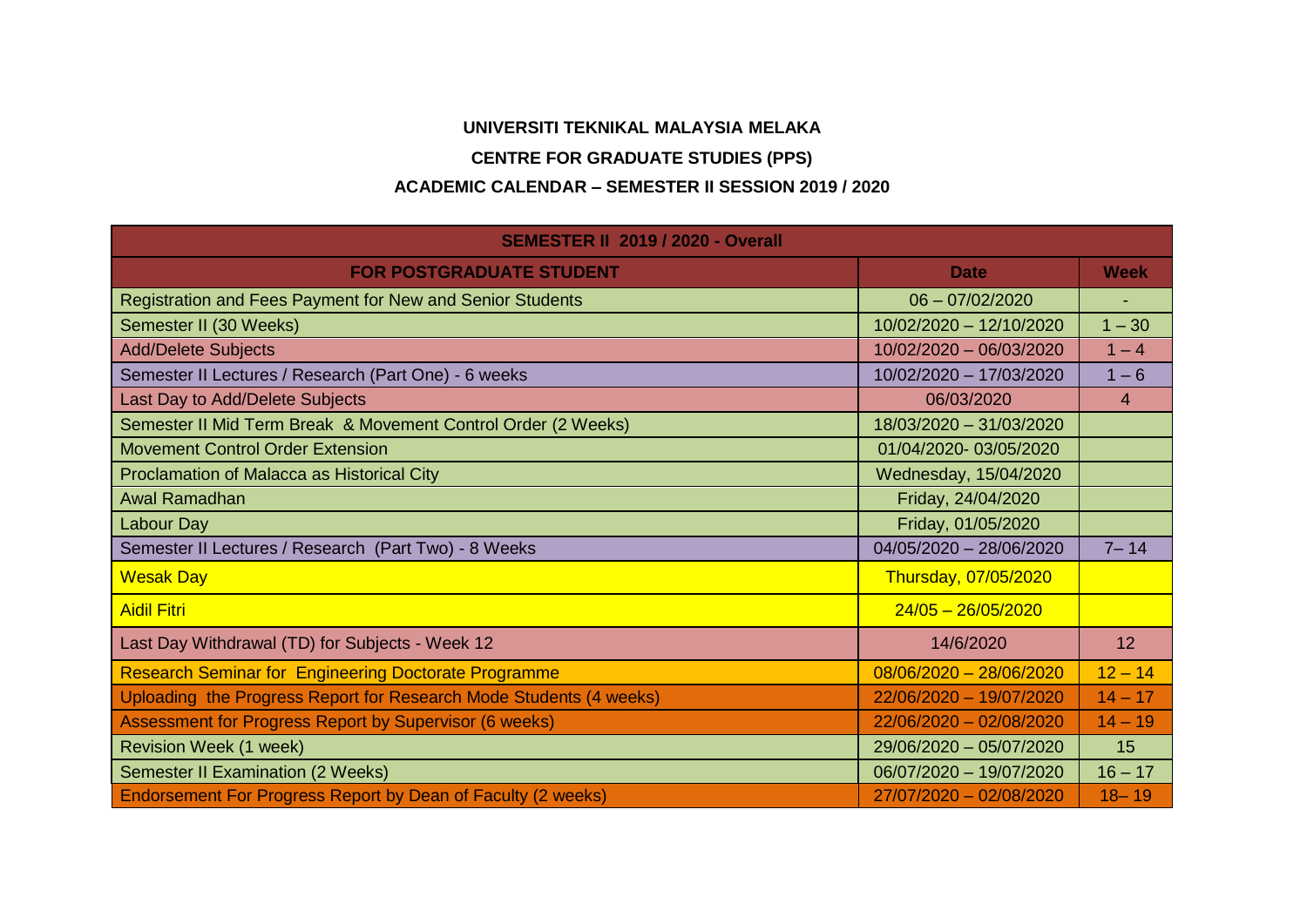| Semester II Academic Year Break (13 Weeks)                                                   | 20/07/2020 - 17/10/2020   |           |
|----------------------------------------------------------------------------------------------|---------------------------|-----------|
| Senate Standing Committee on Graduate Studies (Semester II Session 2019/2020<br>Examination) | TBA                       | 21        |
| Senate Meeting on Examination Result (Semester II Session 2019/2020 Examination)             | TBA                       | 22        |
| <b>SHORT SEMESTER (8 WEEKS)</b>                                                              |                           |           |
| Lectures and Final Exam                                                                      | 20/07/2020-11/09/2020     | $18 - 25$ |
| <b>Aidil Adha</b>                                                                            | $31/07/2020 - 01/08/2020$ |           |
| <b>National Day</b>                                                                          | Monday, 31/08/2020        |           |
| Senate Meeting on Examination Result (Short Semester)                                        | TBA                       |           |

| <b>SEMESTER II 2019 / 2020</b>                                                               |                           |           |  |
|----------------------------------------------------------------------------------------------|---------------------------|-----------|--|
| <b>FOR RESEARCH STUDENT ONLY</b>                                                             | <b>Date</b>               | Week      |  |
| Registration and Fees Payment for New and Senior Students                                    | $06 - 07/02/2020$         |           |  |
| Semester II (30 Weeks)                                                                       | 10/02/2020 - 12/10/2020   | $1 - 30$  |  |
| Last Day Withdrawal (TD) for Subjects - Week 12                                              | 14/6/2020                 | 12        |  |
| <b>Research Seminar for Engineering Doctorate Programme</b>                                  | $08/06/2020 - 28/06/2020$ | $12 - 14$ |  |
| Uploading the Progress Report for Research Mode Students (4 weeks)                           | 22/06/2020 - 19/07/2020   | $14 - 17$ |  |
| Assessment for Progress Report by Supervisor (6 weeks)                                       | 22/06/2020 - 02/08/2020   | $14 - 19$ |  |
| Endorsement For Progress Report by Dean of Faculty (2 weeks)                                 | 27/07/2020 - 02/08/2020   | $18 - 19$ |  |
| Senate Standing Committee on Graduate Studies (Semester II Session 2019/2020<br>Examination) | <b>TBA</b>                | 21        |  |
| Senate Meeting on Examination Result (Semester II Session 2019/2020 Examination)             | <b>TBA</b>                | 22        |  |

| <b>SEMESTER II 2019 / 2020</b>                            |                         |        |  |
|-----------------------------------------------------------|-------------------------|--------|--|
| <b>FOR TAUGHT COURSE &amp; MIXED MODE STUDENT ONLY</b>    | <b>Date</b>             | Week   |  |
| Registration and Fees Payment for New and Senior Students | $06 - 07/02/2020$       |        |  |
| Semester II (30 Weeks)                                    | 10/02/2020 - 12/10/2020 | 1 – 30 |  |